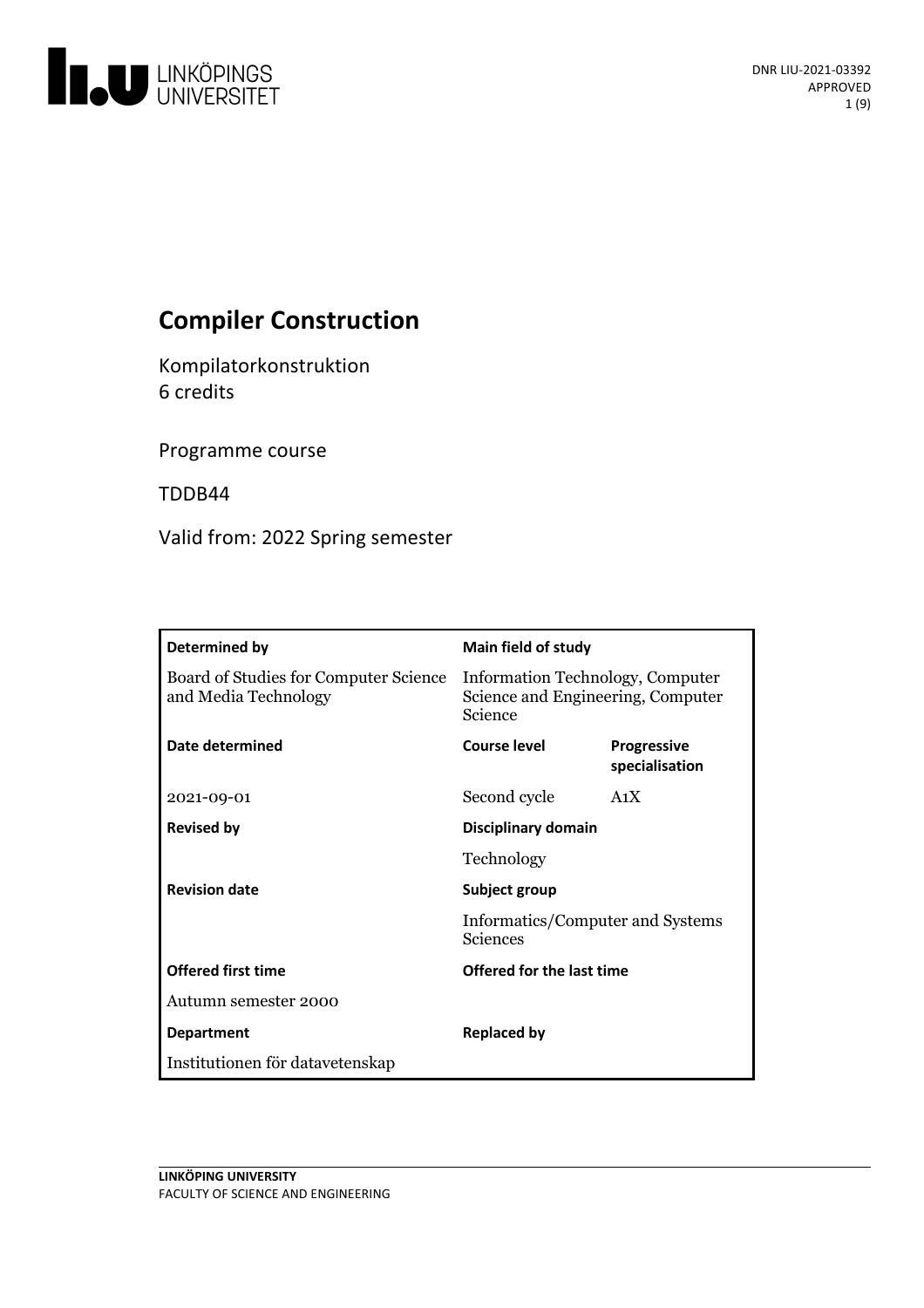## Specific information

Overlapping course contents: TDDD55

# Course offered for

- Master of Science in Computer Science and Engineering
- Master of Science in Industrial Engineering and Management
- Master of Science in Information Technology
- Master of Science in Computer Science and Software Engineering
- Master of Science in Industrial Engineering and Management International
- Master's Programme in Computer Science

## Prerequisites

Data Structures and Algorithms. Formal Languages and Automata Theory, either via that course or studying selected material (check with lecturer). Some knowledge of C-based languages such as  $C_{++}$  is an advantage.

## Intended learning outcomes

The aim of this course is to give a comprehensive introduction to the theoretical and practical issues underlying the design and implementation of compilers. After the completion of the course you should be able to:

- explain and apply fundamental principles and techniques of compiler design
- explain and use methods for lexical analysis, top-down and bottom-up parsing
- explain and use methods for semantic analysis, syntax-directed translation, code optimization
- explain methods and theory for construction of lexer and parser generators, code generator generators
- explain methods for generation and optimization of code for RISC-based architectures
- construct and implement a top-down parser and a bottom-up parser for a given context-free grammar
- use lexer and parser generators to build a lexical analyzer and a parser for a real compiler
- explain and use methods for machine code generation
- design and implement <sup>a</sup> complete compiler including: lexer, parser, memory management, semantic analysis, optimization, and machine code generation

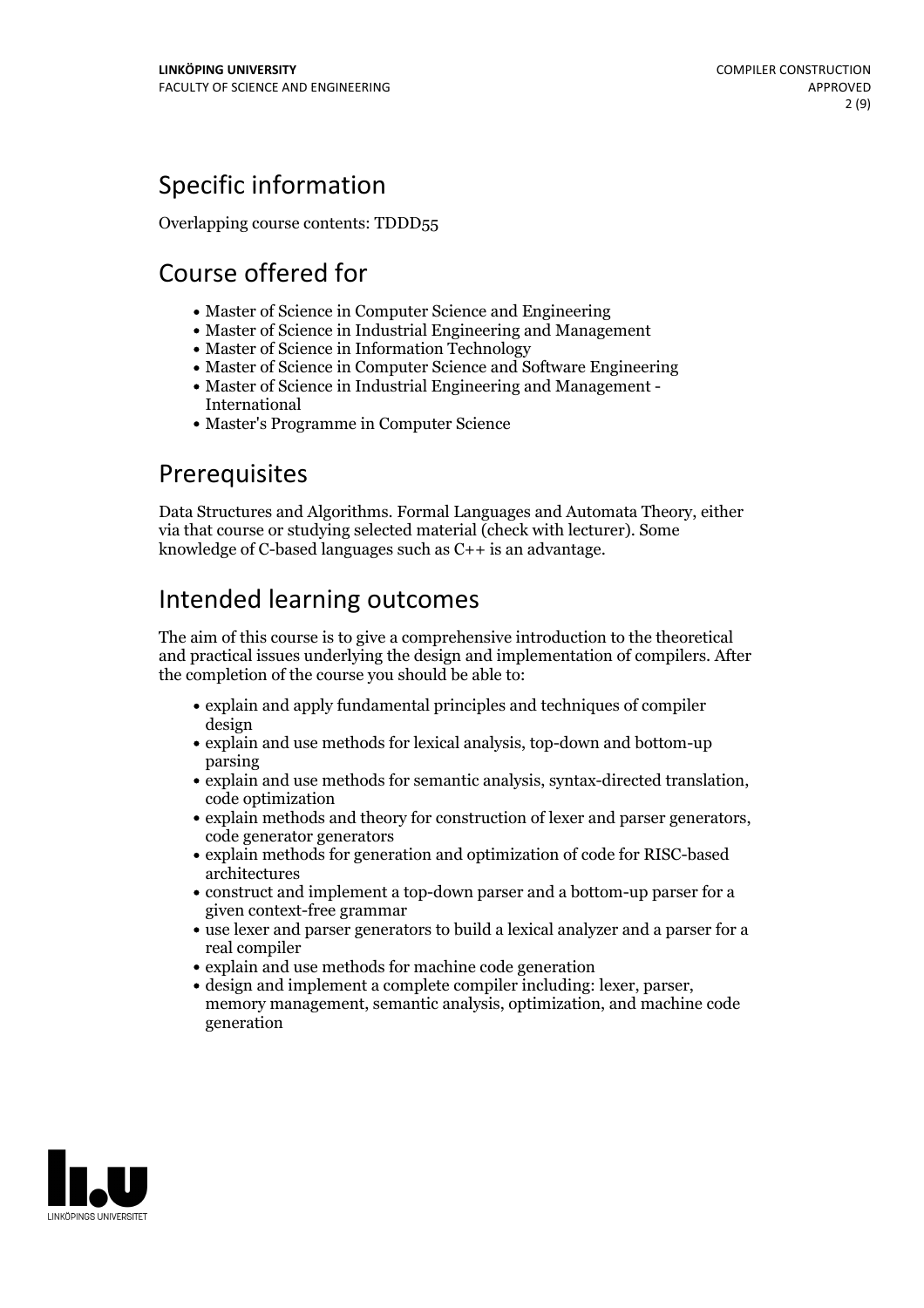## Course content

- Different types of translators such as compilers and preprocessors.<br>
Methods for lexical analysis and syntax analysis.<br>
Management of declarations.<br>
Different types of internal representations.<br>
Memory management
- 
- 
- 
- 
- 
- 
- processors.<br>• Methods for handling errors.<br>• Compiler construction and compiler generation tools.<br>• Language design.
- 

A complete compiler for a Pascal-like language is constructed during the laboratory sessions. Certain modules of this compiler will be automatically generated using compiler generation tools, whereas other parts will be implemented by hand.

## Teaching and working methods

The theory is presented in the lectures.

The seminars prepare for the laboratory assignments.

In the labs a complete compiler for a small procedural language is implemented.

## Examination

| TEN1                                                                           | Written examination | 3 credits | U, 3, 4, 5       |  |  |
|--------------------------------------------------------------------------------|---------------------|-----------|------------------|--|--|
| LAB1                                                                           | Laboratory Work     | 3 credits | $\mathbf{U}$ . G |  |  |
| The questions in the written exam check how well the student has fulfilled the |                     |           |                  |  |  |

learning goals of the course. For passing the exam, deficits in fulfilling certain partial goals can be balanced by a better fulfilling of other partial goals.

## Grades

Alternative-grade scale, LiU, U, 3, 4, 5

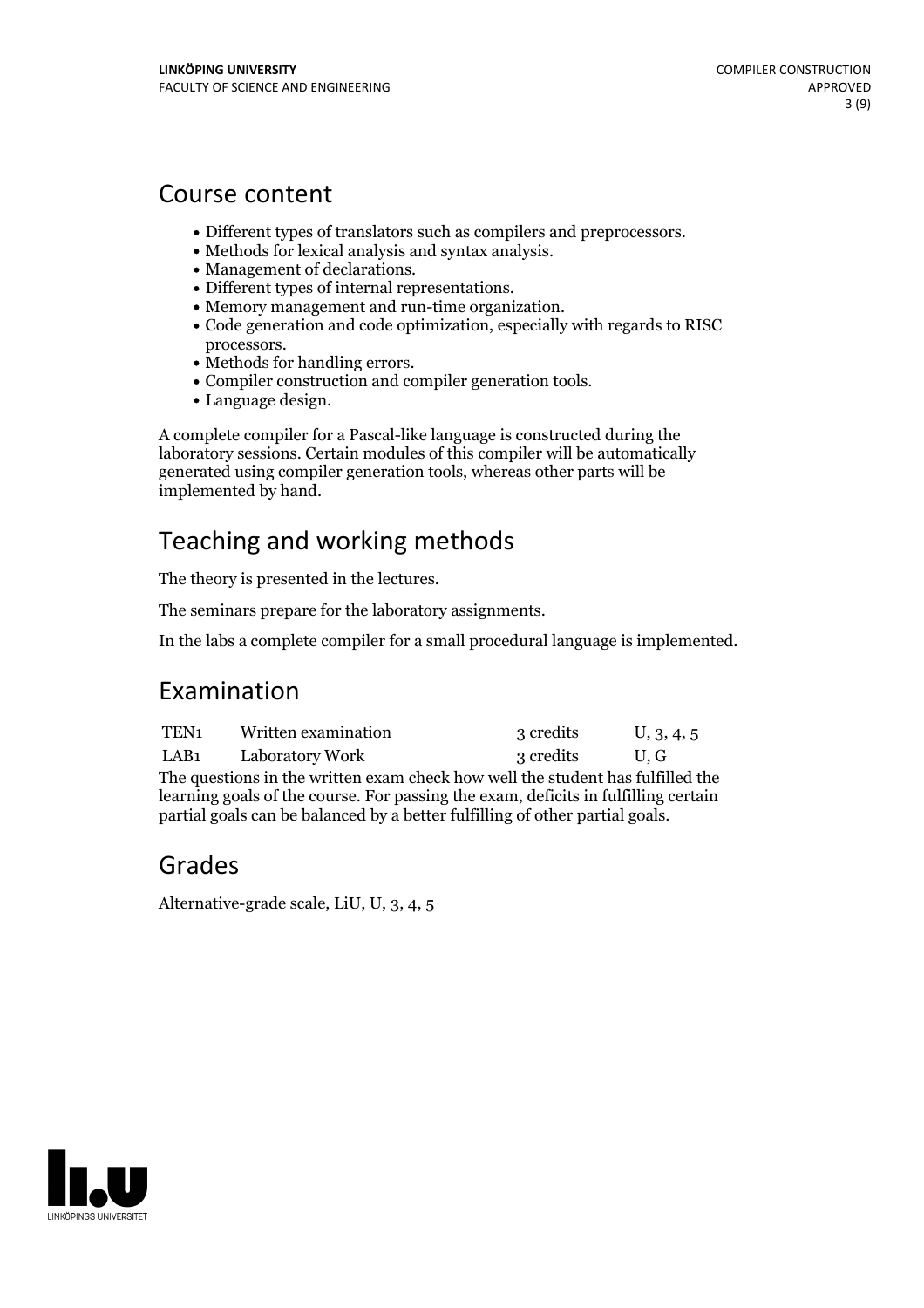## Other information

### **About teaching and examination language**

The teaching language is presented in the Overview tab for each course. The examination language relates to the teaching language as follows:

- If teaching language is "Swedish", the course as a whole could be given in Swedish, or partly in English. Examination language is Swedish, but parts
- of the examination can be in English. If teaching language is "English", the course as <sup>a</sup> whole is taught in English. Examination language is English. If teaching language is "Swedish/English", the course as <sup>a</sup> whole will be
- taught in English if students without prior knowledge of the Swedish language participate. Examination language is Swedish or English depending on teaching language.

#### **Other**

The course is conducted in a manner where both men's and women's experience and knowledge are made visible and developed.

The planning and implementation of a course should correspond to the course syllabus. The course evaluation should therefore be conducted with the course syllabus as a starting point.

If special circumstances prevail, the vice-chancellor may in a special decision specify the preconditions for temporary deviations from this course syllabus, and delegate the right to take such decisions.

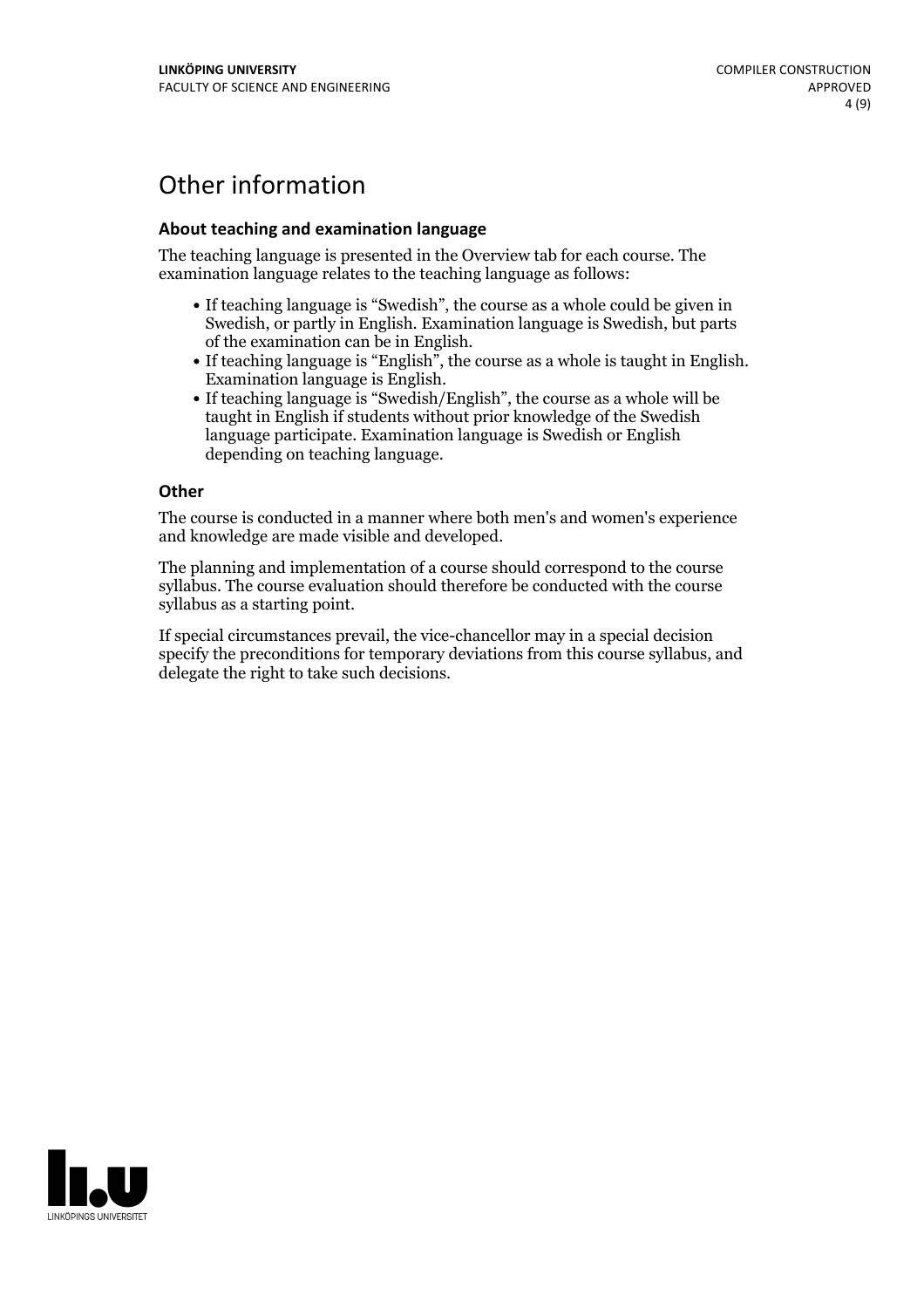## **Common rules**

### Course syllabus

A syllabus must be established for each course. The syllabus specifies the aim and contents of the course, and the prior knowledge that a student must have in order to be able to benefit from the course.

## Timetabling

Courses are timetabled after a decision has been made for this course concerning its assignment to a timetable module.

### Interruption in and deregistration from a course

The LiU decision, Guidelines concerning confirmation of participation in education (Dnr LiU-2020-02256), states that interruptions in study are to be recorded in Ladok. Thus, all students who do not participate in a course for which they have registered must record the interruption, such that the registration on the course can be removed. Deregistration from or interrupting a course is carried out using <sup>a</sup> web-based form: https://www.lith.liu.se/for- [studenter/kurskomplettering?l=en.](https://www.lith.liu.se/for-studenter/kurskomplettering?l=en)

## Cancelled courses and changes to the course syllabus

Courses with few participants (fewer than 10) may be cancelled or organised in a manner that differs from that stated in the course syllabus. The Dean is to deliberate and decide whether a course is to be cancelled or changed from the course syllabus.

## Guidelines relating to examinations and examiners

For details, see Guidelines for education and examination for first-cycle and second-cycle education at Linköping University, Dnr LiU-2020-04501 [\(http://styrdokument.liu.se/Regelsamling/VisaBeslut/917592\)](http://styrdokument.liu.se/Regelsamling/VisaBeslut/917592).

An examiner must be employed as a teacher at LiU according to the LiU Regulations for Appointments, Dnr LiU-2021-01204 [\(https://styrdokument.liu.se/Regelsamling/VisaBeslut/622784](https://styrdokument.liu.se/Regelsamling/VisaBeslut/622784)). For courses in second-cycle, the following teachers can be appointed as examiner: Professor (including Adjunct and Visiting Professor), Associate Professor (including Adjunct), Senior Lecturer (including Adjunct and Visiting Senior Lecturer), Research Fellow, or Postdoc. For courses in first-cycle, Assistant Lecturer (including Adjunct and Visiting Assistant Lecturer) can also be appointed as examiner in addition to those listed for second-cycle courses. In exceptional cases, a Part-time Lecturer can also be appointed as an examiner at both first- and second cycle, see Delegation of authority for the Board of Faculty of Science and Engineering.

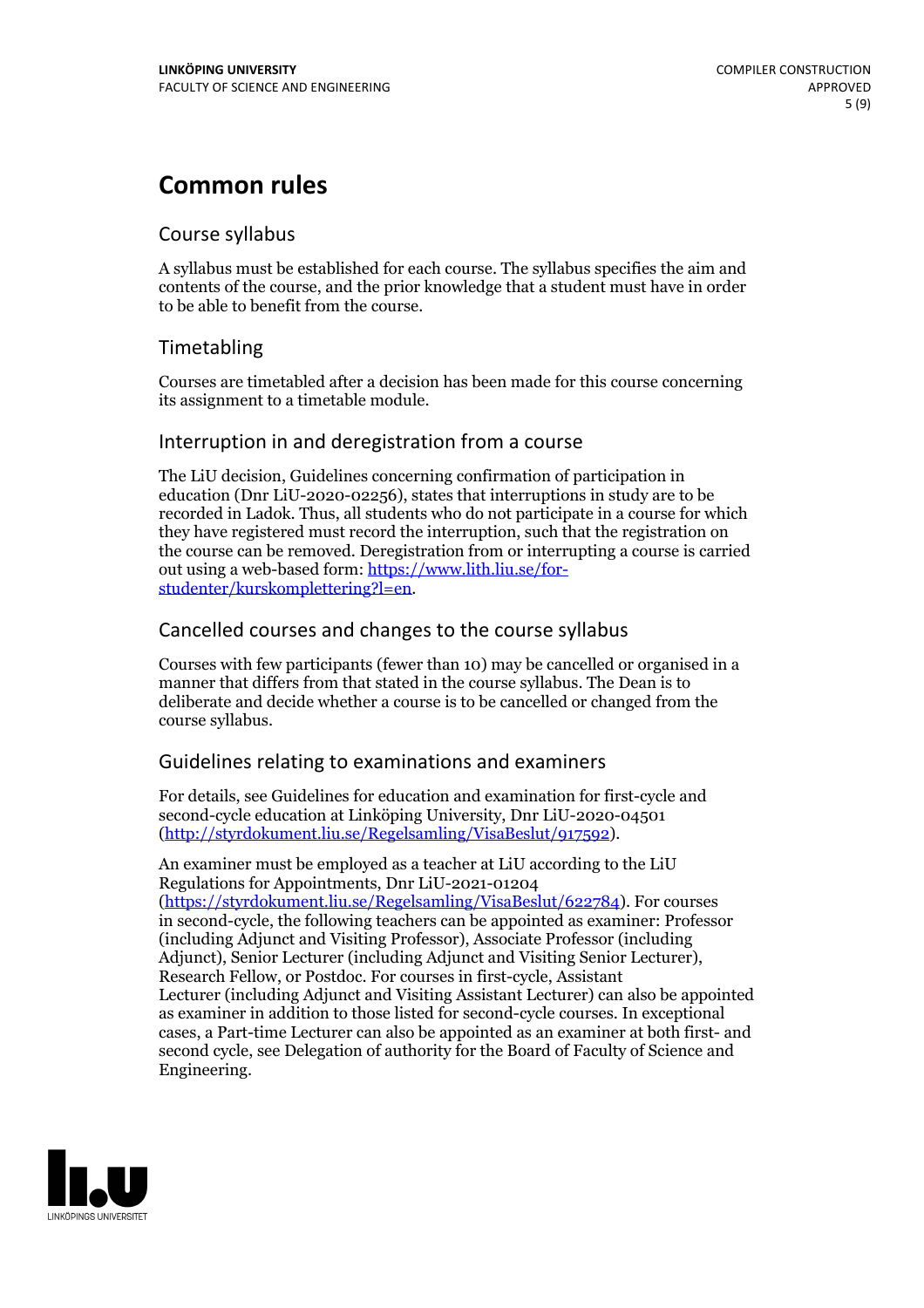## Forms of examination

#### **Principles for examination**

Written and oral examinations and digital and computer-based examinations are held at least three times a year: once immediately after the end of the course, once in August, and once (usually) in one of the re-examination periods. Examinations held at other times are to follow a decision of the faculty programme board.

Principles for examination scheduling for courses that follow the study periods:

- courses given in VT1 are examined for the first time in March, with re-examination in June and August
- courses given in VT2 are examined for the first time in May, with re-examination in August and October
- courses given in HT1 are examined for the first time in October, with re-examination in January and August
- courses given in HT2 are examined for the first time in January, with re-examination in March and in August.

The examination schedule is based on the structure of timetable modules, but there may be deviations from this, mainly in the case of courses that are studied and examined for several programmes and in lower grades (i.e. 1 and 2).

Examinations for courses that the faculty programme board has decided are to be held in alternate years are held three times during the school year in which the course is given according to the principles stated above.

Examinations for courses that are cancelled orrescheduled such that they are not given in one or several years are held three times during the year that immediately follows the course, with examination scheduling that corresponds to the scheduling that was in force before the course was cancelled or rescheduled.

When a course, or a written examination (TEN, DIT, DAT), is given for the last time, the regular examination and two re-examinations will be offered. Thereafter, examinations are phased out by offering three examinations during the following academic year at the same times as the examinations in any substitute course. If there is no substitute course, three examinations will be offered during re- examination periods during the following academic year. Other examination times are decided by the faculty programme board. In all cases above, the examination is also offered one more time during the academic year after the following, unless the faculty programme board decides otherwise. In total, 6 re-examinations are offered, of which 2 are regular re-examinations. In the examination registration system, the examinations given for the penultimate time and the last time are denoted.

If a course is given during several periods of the year (for programmes, or on different occasions for different programmes) the faculty programme board or boards determine together the scheduling and frequency of re-examination occasions.

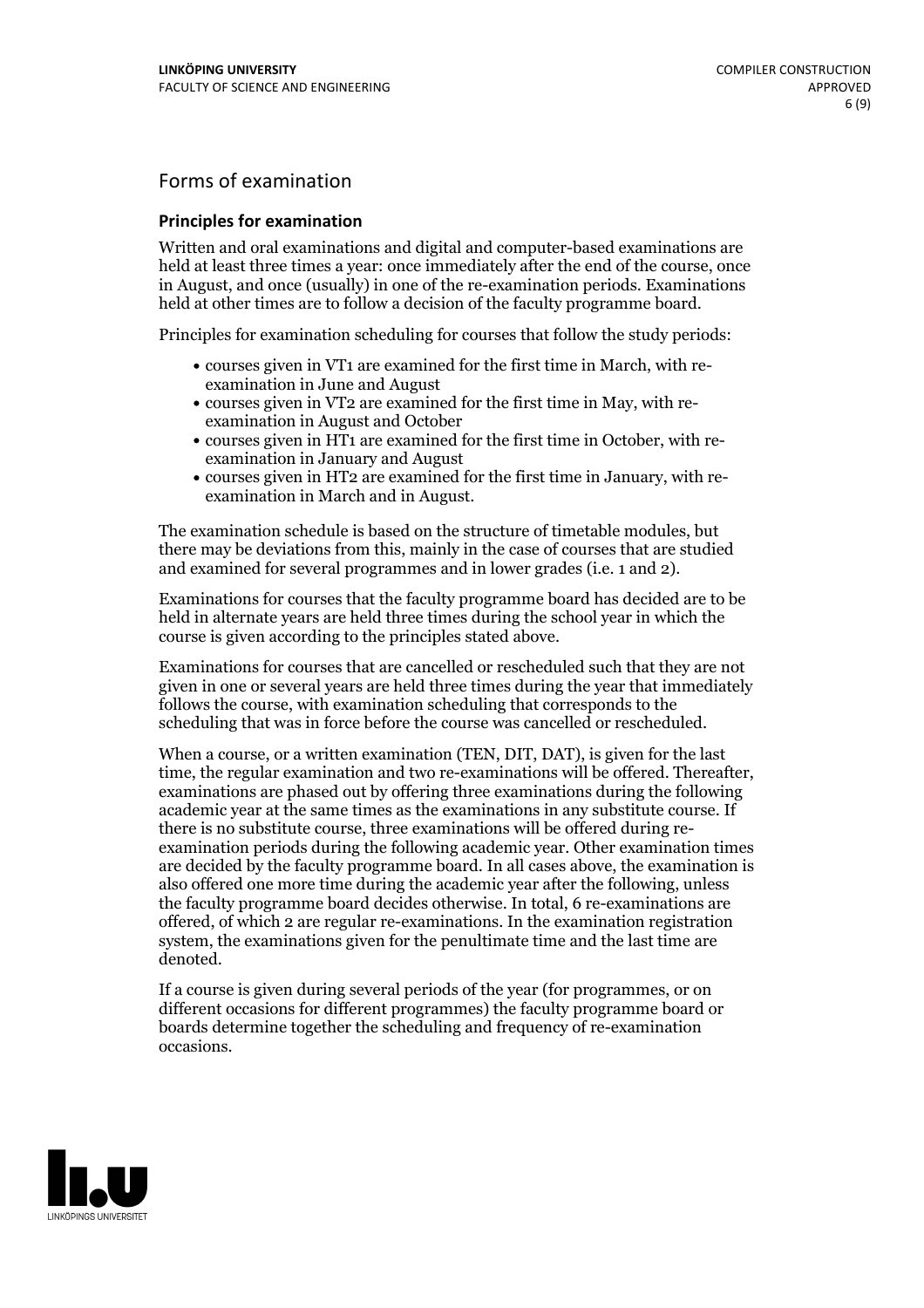### **Retakes of other forms of examination**

Regulations concerning retakes of other forms of examination than written examinations and digital and computer-based examinations are given in the LiU guidelines for examinations and examiners, [http://styrdokument.liu.se/Regelsamling/VisaBeslut/917592.](http://styrdokument.liu.se/Regelsamling/VisaBeslut/917592)

#### **Course closure**

For Decision on Routines for Administration of the Discontinuation of Educational Programs, Freestanding Courses and Courses in Programs, see DNR LiU-2021-04782. After a decision on closure and after the end of the discontinuation period, the students are referred to a replacement course (or similar) according to information in the course syllabus or programme syllabus. If a student has passed some part/parts of a closed program course but not all, and there is an at least partially replacing course, an assessment of crediting can be made. Any crediting of course components is made by the examiner.

### **Registration for examination**

In order to take an written, digital or computer-based examination, registration in advance is mandatory, see decision in the university's rule book [https://styrdokument.liu.se/Regelsamling/VisaBeslut/622682.](https://styrdokument.liu.se/Regelsamling/VisaBeslut/622682) An unregistered student can thus not be offered a place. The registration is done at the Student Portal or in the LiU-app during the registration period. The registration period opens 30 days before the date of the examination and closes 10 days before the date of the examination. Candidates are informed of the location of the examination by email, four days in advance.

### **Code of conduct for students during examinations**

Details are given in a decision in the university's rule book: <http://styrdokument.liu.se/Regelsamling/VisaBeslut/622682>.

#### **Retakes for higher grade**

Students at the Institute of Technology at LiU have the right to retake written examinations and digital and computer-based examinations in an attempt to achieve a higher grade. This is valid for all examination components with code "TEN", "DIT" and "DAT". The same right may not be exercised for other examination components, unless otherwise specified in the course syllabus.

A retake is not possible on courses that are included in an issued degree diploma.

#### **Grades**

The grades that are preferably to be used are Fail (U), Pass (3), Pass not without distinction  $(4)$  and Pass with distinction  $(5)$ .

- Grades U, 3, 4, 5 are to be awarded for courses that have written or digital examinations.<br>• Grades Fail (U) and Pass (G) may be awarded for courses with a large
- degree of practical components such as laboratory work, project work and

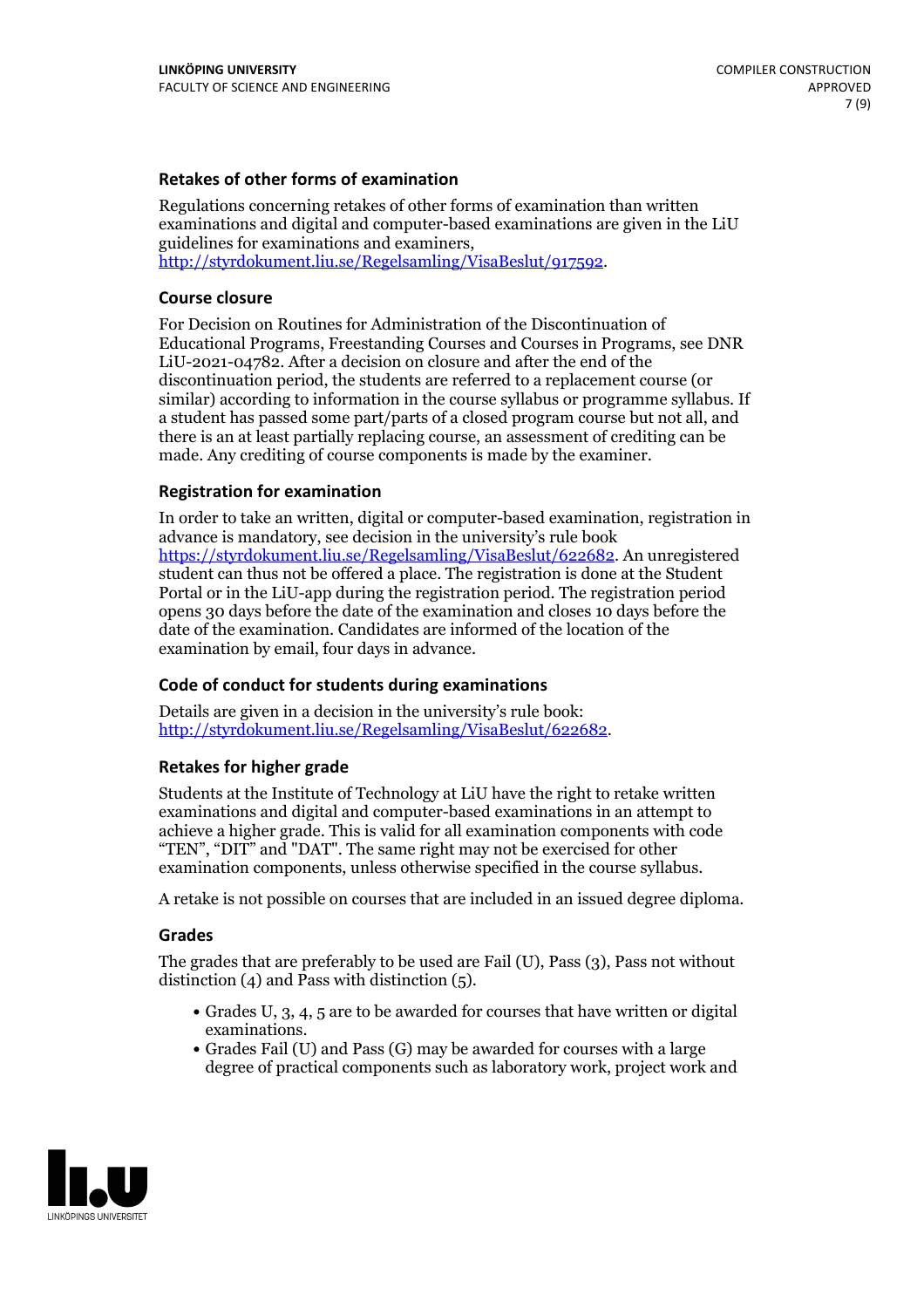group work.<br>• Grades Fail (U) and Pass (G) are to be used for degree projects and other independent work.

#### **Examination components**

The following examination components and associated module codes are used at the Faculty of Science and Engineering:

- Grades U, 3, 4, 5 are to be awarded for written examinations (TEN) and
- digital examinations (DIT).<br>• Examination components for which the grades Fail (U) and Pass (G) may be awarded are laboratory work (LAB), project work (PRA), preparatory written examination (KTR), digital preparatory written examination (DIK), oral examination (MUN), computer-based examination (DAT), home
- assignment (HEM), and assignment (UPG).<br>• Students receive grades either Fail (U) or Pass (G) for other examination components in which the examination criteria are satisfied principally through active attendance such as tutorial group (BAS) or examination item
- (MOM).<br>• Grades Fail (U) and Pass (G) are to be used for the examination components Opposition (OPPO) and Attendance at thesis presentation (AUSK) (i.e. part of the degree project).

In general, the following applies:

- 
- Mandatory course components must be scored and given <sup>a</sup> module code. Examination components that are not scored, cannot be mandatory. Hence, it is voluntary to participate in these examinations, and the voluntariness must be clearly stated. Additionally, if there are any associated conditions to
- the examination component, these must be clearly stated as well.<br>• For courses with more than one examination component with grades U,3,4,5, it shall be clearly stated how the final grade is weighted.

For mandatory components, the following applies (in accordance with the LiU Guidelines for education and examination for first-cycle and second-cycle education at Linköping University,<br>[http://styrdokument.liu.se/Regelsamling/VisaBeslut/917592\)](http://styrdokument.liu.se/Regelsamling/VisaBeslut/917592):

If special circumstances prevail, and if it is possible with consideration of the nature of the compulsory component, the examiner may decide to replace the compulsory component with another equivalent component.

For possibilities to alternative forms of examinations, the following applies (in accordance with the LiU Guidelines for education and examination for first-cycle [http://styrdokument.liu.se/Regelsamling/VisaBeslut/917592\)](http://styrdokument.liu.se/Regelsamling/VisaBeslut/917592):

If the LiU coordinator for students with disabilities has granted a student the right to an adapted examination for a written examination in an examination hall, the student has the right to it.